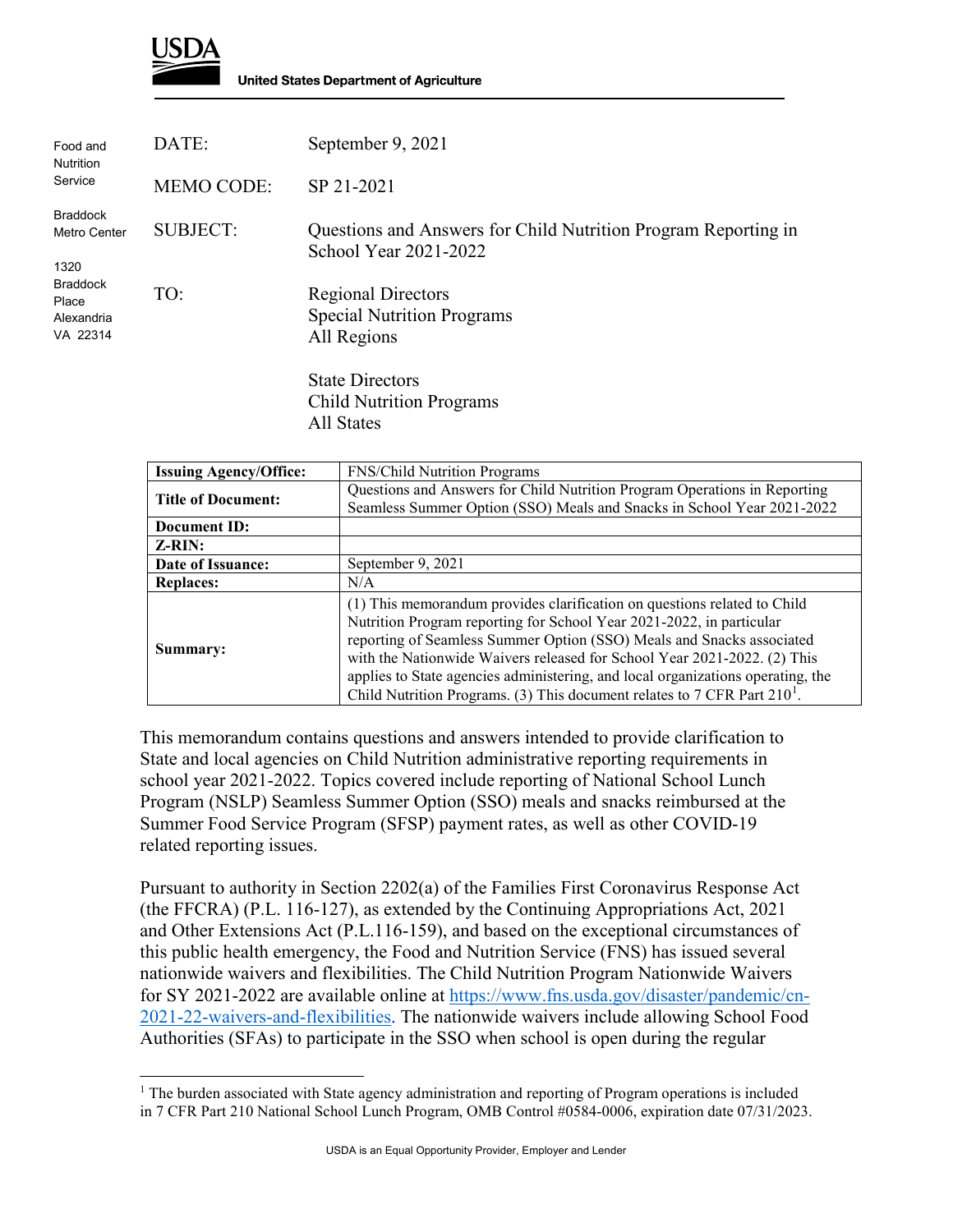school year in SY 2021-2022 and allowing SSO meals and snacks served to be paid at the higher SFSP rate.

FNS appreciates the continued efforts of State agencies and local Program operators to meet the nutritional needs of children during this challenging time. State agencies are reminded to distribute this memorandum to Program operators immediately. Program operators should direct any questions concerning this guidance to their State agency. State agencies with questions should contact the appropriate FNS Regional Office.

Sincerely,<br>Original Signed

Sarah E. Smith-Holmes **Director** Program Monitoring and Operational Support Division Child Nutrition Programs

Attachment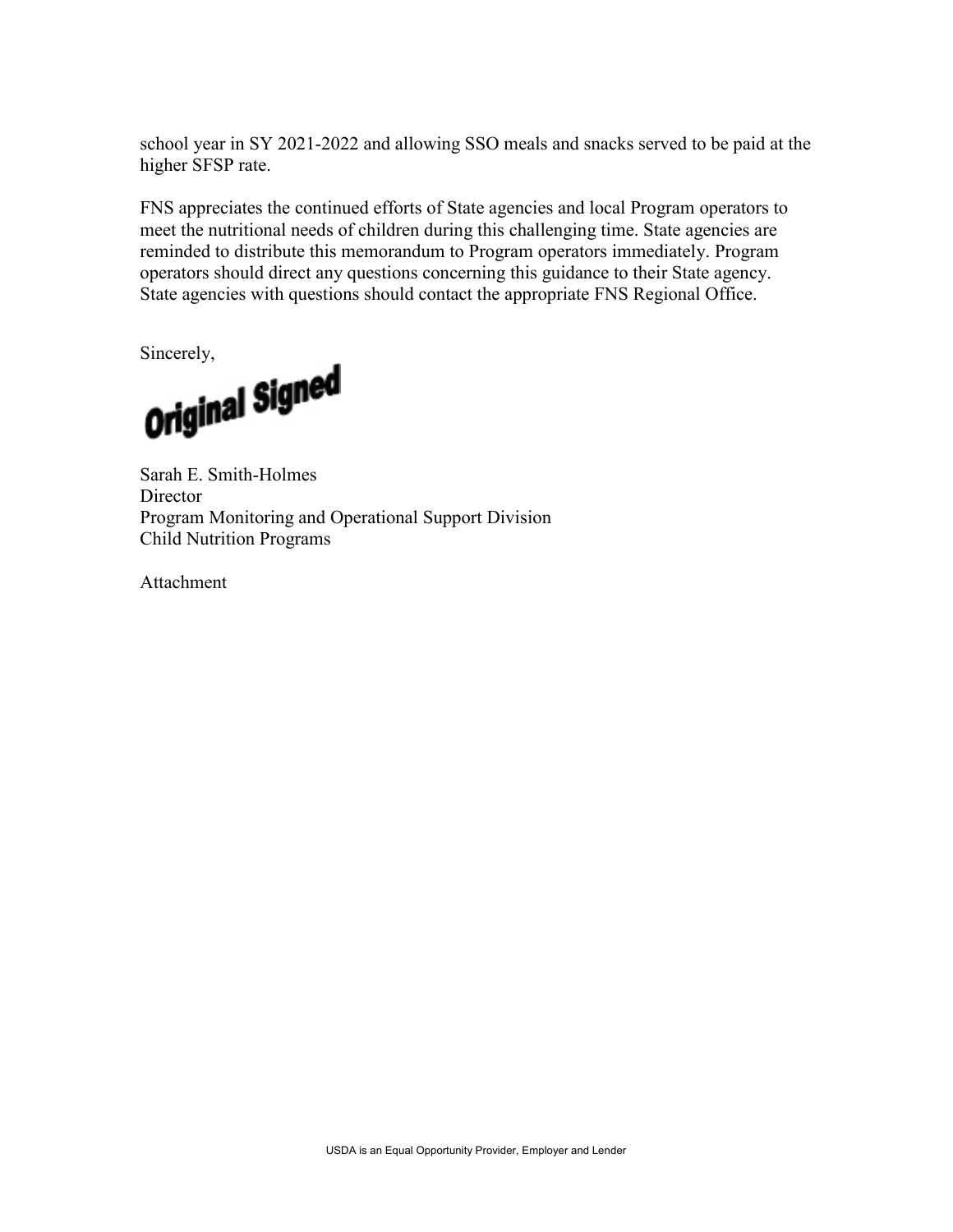# **SEAMLESS SUMMER OPTION REPORTING (SSO)**

## **1. For school food authorities (SFAs) participating in SSO during School Year (SY) 2021-2022, on what date will the higher Summer Food Service Program (SFSP) reimbursement rates become effective?**

The nationwide waivers are effective for all of SY 2021-2022, which began on July 1, 2021. Any SFA participating in SSO under nationwide waiver *[Child Nutrition](https://www.fns.usda.gov/cn/child-nutrition-response-86)  Response #86, Nationwide [Waiver to Allow Summer Food Service Program](https://www.fns.usda.gov/cn/child-nutrition-response-86)  [Reimbursement Rates in School Year 2021-2022](https://www.fns.usda.gov/cn/child-nutrition-response-86)* may receive SFSP reimbursement rates for SSO meals and snacks based on their claims for the months of July 2021 through June 2022. Refer to the 'Reimbursement Rates' section of policy memo [SP](https://www.fns.usda.gov/cn/qa-child-nutrition-program-operations-sy-2021-2022)  [15-2021, CACFP 13-2021, SFSP 08-2021,](https://www.fns.usda.gov/cn/qa-child-nutrition-program-operations-sy-2021-2022) *Questions and Answers for Child [Nutrition Program Operations in School Year 2021-2022](https://www.fns.usda.gov/cn/qa-child-nutrition-program-operations-sy-2021-2022)* for more information.

#### **2. Will State agencies be required to distinguish School Breakfast Program (SBP) and National School Lunch Program (NSLP) meals and snacks claimed for reimbursement from SSO meals and snacks claimed for reimbursement?**

Yes. To ensure that SFAs operating SSO under this nationwide waiver receive the correct amount of reimbursement, all State agencies electing to participate in the nationwide waivers *[Child Nutrition Response #85, Nationwide Waiver to Allow the](https://www.fns.usda.gov/cn/child-nutrition-response-85)  [Seamless Summer Option through School Year 2021-2022](https://www.fns.usda.gov/cn/child-nutrition-response-85)* and *[Child Nutrition](https://www.fns.usda.gov/cn/child-nutrition-response-86)  [Response #86, Nationwide Waiver to Allow Summer Food Service Program](https://www.fns.usda.gov/cn/child-nutrition-response-86)  [Reimbursement Rates in School Year 2021-2022](https://www.fns.usda.gov/cn/child-nutrition-response-86)* **must** distinguish between (i.e., maintain separate counts of) traditional SBP/NSLP meals and snacks and SSO meals and snacks claimed for reimbursement*.* State agency systems must collect and report separate meal counts because traditional NSLP/SBP meals and snacks will continue to be reimbursed at their regular prescribed rates in SY 2021-2022, while SSO meals and snacks will be reimbursed at the higher SFSP rates. As such, program activity under these respective service options may no longer be aggregated together.

#### **3. How will States differentiate breakfasts and lunches claimed under SSO from those claimed under traditional SBP and NSLP for SY 2021-2022?**

State agencies may need to revise their claim forms and payment systems to accommodate waiver-based changes to SFA meal claims for the months of July 2021 through June 2022. State agencies should also work with their SFAs to ensure that meal counts are correctly attributed to either SSO or traditional NSLP/SBP operations throughout this time. This is necessary to ensure correct payments to SFAs under the increased reimbursement rates are being provided for SSO meals, and also to ensure that such counts are reported to USDA separately from meals that are reimbursed at the traditional NSLP/SBP rates.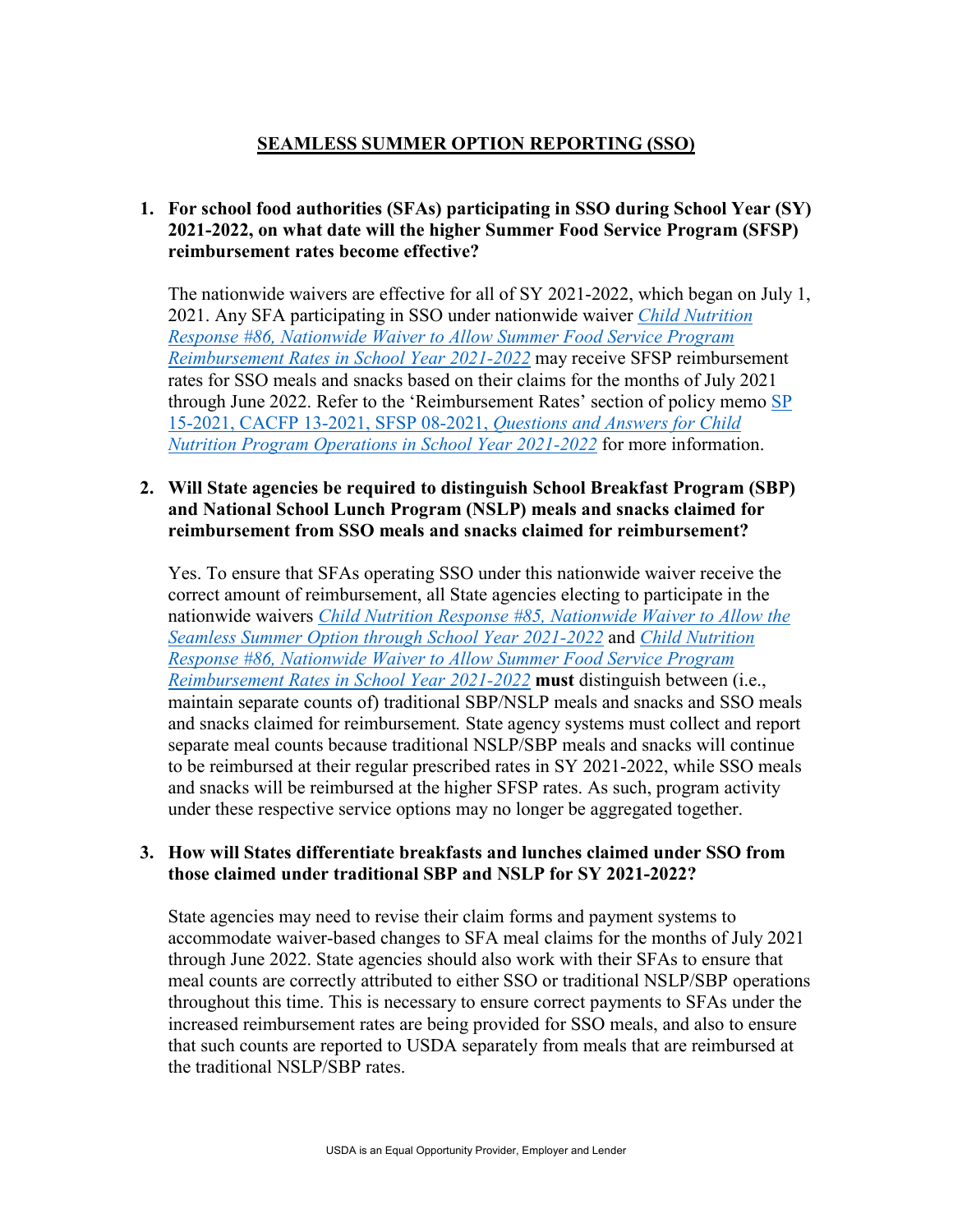#### **4. How will SSO meals and snacks be reported to USDA during SY 2021-2022?**

To ensure that SSO meals and snacks are reimbursed at the correct rate, they must not be included on the standard FNS-10 for SY 2021-2022. Instead, the Food Program Reporting System**[2](#page-3-0)** (FPRS) will contain a separate report dedicated to this purpose, referred to as the FNS-10 SSO. This form is identical to the standard FNS-10, with the exception that some data fields, such as paid and reduced-price meal categories, will be locked. The SSO meals and snacks (both 30-day estimates and 90-day final reports) will be reported separately beginning with the July 2021 report using the added FNS-10 SSO report in FPRS. The FNS-10 SSO became available in FPRS in August 2021.

## **5. How will traditional NSLP, SBP and Special Milk Program meals, snacks, and milk be reported to USDA during SY 2021-2022?**

State agencies will continue to submit a monthly report in FPRS using the standard FNS-10 for meals, snacks, and milk claimed by SFAs operating traditional NSLP/SBP and the Special Milk Program. This program activity should not be reported on the FNS-10 SSO.

## **6. Will State agencies be expected to submit separate FNS-10 reports in FPRS each month during SY 2021-2022?**

Yes, even if there is no meal count data to report on the standard FNS-10, the report must be submitted in FPRS. FNS anticipates that most or all State agencies will need to submit both the FNS-10 and FNS-10 SSO reports each month due to the likelihood that State agencies will continue to have SFAs operating the Special Milk Program, NSLP/SBP, afterschool snacks and also SSO in SY 2021-2022. State agencies must ensure that claiming systems accommodate accurate payment and reporting of meals, snacks, and milk.

## **7. May a State agency report SSO meals using the FNS-418 since those meals are being reimbursed at the SFSP rates in school year 2021-2022?**

No. Although paid at the same rate as SFSP meals for SY 2021-2022, SSO meals and snacks must be claimed and reported separately from SFSP. As specified in question #4, FPRS now contains a distinct FNS-10 SSO report form designed to report SSO meals for SY 2021-2022.

<span id="page-3-0"></span> $\overline{a}$  $2$  The burden associated with reporting meal claim data is included in the information collection for the Food Programs Reporting System (FPRS), OMB Control #0584-0594, expiration date 07/31/2023.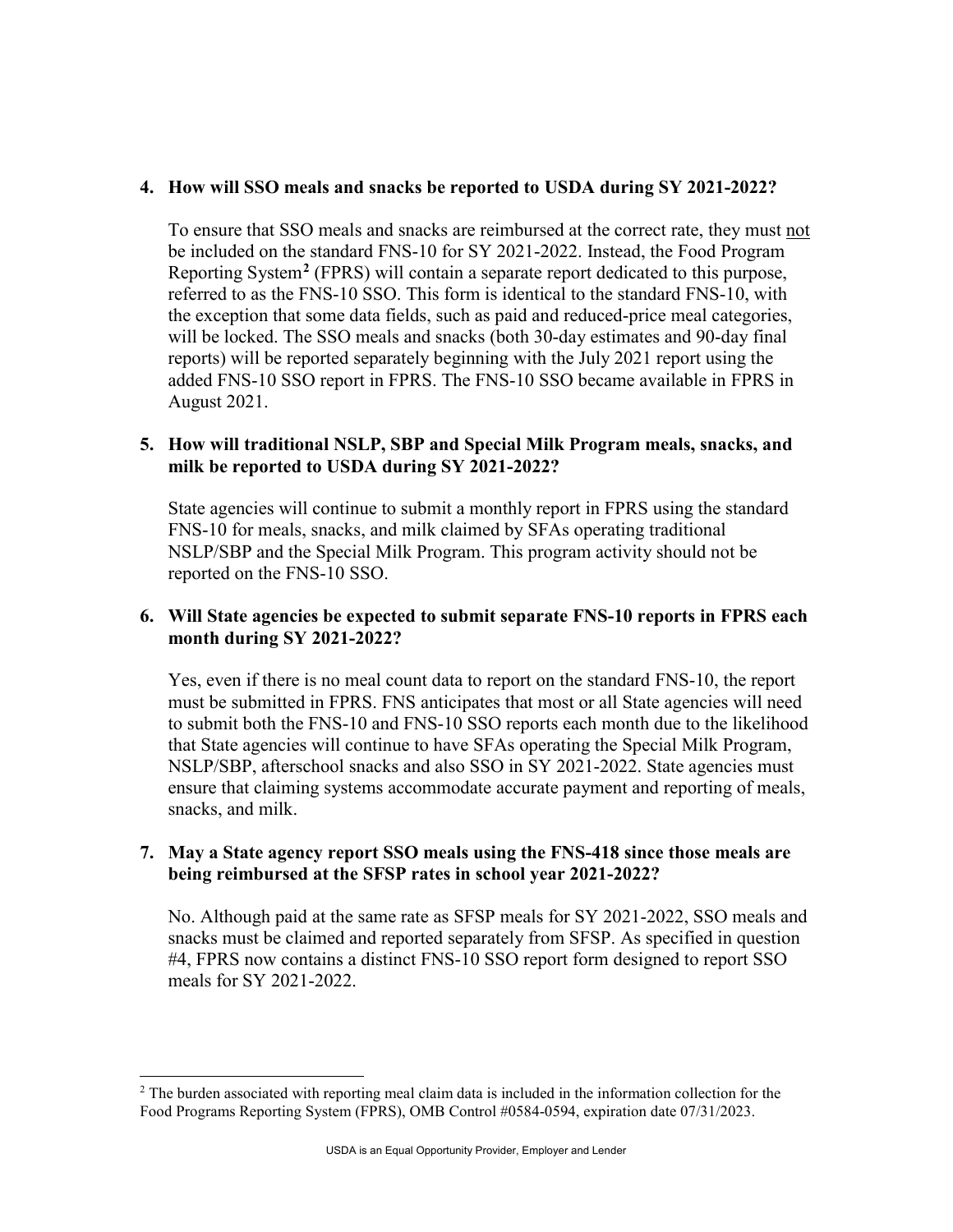## **8. Will the FNS-10 SSO form also be used for the October 2021 Part B annual reporting?**

Yes. The data for SSO schools including enrollment will be reported on the separate FNS-10 SSO report in Part B of the form, which is reported annually in October. The data for the other schools and institutions that are participating in the Special Milk Program, SBP, and NSLP will be reported as usual on the standard FNS-10 report form in FPRS.

## **9. Will any other reports be required from State agencies to report SSO data?**

Yes. FNS will also implement an accompanying SF-425 report (named "PAN-CN-FFCRA-SSO" in FPRS) to account for the SSO Federal Financial Reporting. The reconciliation process in the Automated Grant Closeout Statement of Accounts for the FNS-10 SSO will be set up in identical fashion to the regular FNS-10 and FNS-777 reports. This means that the FNS-10 SSO earnings (meals \* rates) will be compared to the actual outlays/expenditures reported on the SF-425/PAN-CN-FFCRA-SSO, and the final grant amount will be the lesser of the two. As such, State agencies will continue to report traditional NSLP/SBP financial activity on the FNS-777, exclusive of SSO financial data, which should only be reported on the FNS-425/PAN-CN-FFCRA-SSO.

## **10. When reporting SSO meals on the FNS-10 SSO, will FPRS automatically use the SFSP rates? Will this further apply for reconciliation and closing of the Federal Fiscal Year and balancing the Statement of Accounts?**

Yes, the FNS-10 SSO will be programed to use the higher SFSP rates for the "meals \* rates" allowable reimbursement calculation (i.e., "earnings").

# **OTHER CHILD NUTRITION REPORTING**

## **11. Are State agencies expected to continue reporting data in the "remarks" fields on the FNS-10, FNS-44, and FNS-418?**

No. Although memorandum [SP02-2021, CACFP02-2021, SFSP02-2021 "](https://www.fns.usda.gov/cn/reporting-covid-19-public-health-emergency-data-forms)*Reporting [of COVID-19 Public Health Emergency Data for Forms FNS-10, FNS-44, and FNS-](https://www.fns.usda.gov/cn/reporting-covid-19-public-health-emergency-data-forms)[418](https://www.fns.usda.gov/cn/reporting-covid-19-public-health-emergency-data-forms)*" did request this additional data collection for SY 2020-2021, it was not extended for collection in SY 2021-2022 (i.e., the last collection month for these data is June 2021). While the additional "remarks" field required reporting by States is discontinued at this time, please note that FNS will continue to monitor data reporting needs in the Child Nutrition Programs to ensure they align with operational flexibilities during the public health emergency.